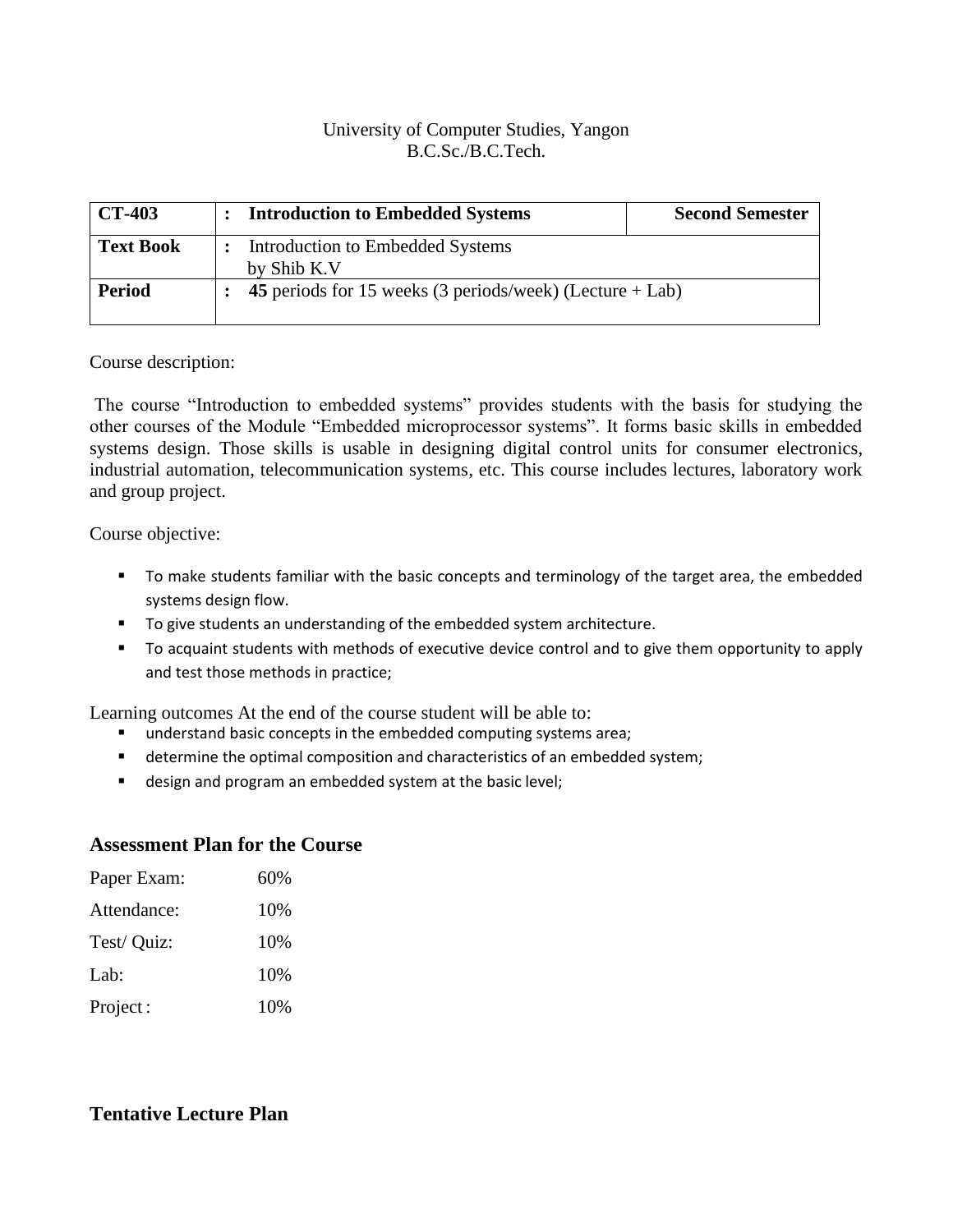| No.              | <b>Chapter</b>                                              | Page      | <b>Period</b>           | <b>Detail Lecture Plan</b> |
|------------------|-------------------------------------------------------------|-----------|-------------------------|----------------------------|
|                  | <b>Chapter 1 Introduction to Embedded</b><br><b>Systems</b> | $3 - 14$  | $\overline{2}$          | Overview                   |
|                  | <b>The Typical Embedded</b><br><b>Chapter 2</b>             | $17 - 71$ | 10                      | All Examples and           |
|                  | <b>Systems</b>                                              |           |                         | Questions                  |
| 1.               | 2.1 Core of Embedded System                                 | 17-28     | $\overline{2}$          |                            |
| 2.               | 2.2 Memory                                                  | 28-35     | $\mathbf{1}$            |                            |
| 3.               | 2.3 Sensor and Actuators                                    | 35-44     | $\overline{2}$          |                            |
| $\overline{4}$ . | 2.4 Communication Interface                                 | $45 - 58$ | $\overline{2}$          |                            |
| 5.               | 2.5 Embedded Fireware                                       | 59-60     | $\mathbf{1}$            |                            |
| 6.               | 2.6 Other System Components                                 | 60-64     | $\mathbf{1}$            |                            |
| 7.               | 2.7 PCB and Passive Components                              | 64        | $\mathbf{1}$            |                            |
| 9.               | <b>Chapter 3 Characteristics and Quality</b>                | 72-82     | $\mathbf{1}$            | Overview                   |
|                  | <b>Attributes of Embedded Systems</b>                       |           |                         |                            |
| 10.              | <b>Chapter 4 Embedded Systems-</b>                          | 83-91     | $\mathbf{1}$            | Overview                   |
|                  | <b>Application-and Domain-Specific</b>                      |           |                         |                            |
|                  | <b>Chapter 5 Designing Embedded Systems</b>                 | 92-163    | 7                       | All Examples and           |
|                  | with 8bit Microcontrollers--8051                            |           |                         | Questions                  |
| 11.              | 5.1 Factors to be Considered in Selecting a                 | 93        | $\overline{2}$          |                            |
|                  | Controller                                                  |           |                         |                            |
| 12.              | 5.2 Why 8051 Microcontroller                                | 94-154    | $\overline{2}$          |                            |
|                  | 5.3 Designing with 8051                                     |           |                         |                            |
| 13.              | 5.4 The 8052 Microcontroller                                | 155       | 3                       |                            |
|                  | 5.5 8051/52 Variants                                        |           |                         |                            |
|                  | <b>Chapter 6 Programming the 8051</b>                       | 164-203   | $\overline{\mathbf{4}}$ | All Examples and           |
|                  | Microcontroller                                             |           |                         | Questions                  |
| 15.              | 6.1 Different Addressing Modes Supported                    | 165-170   | $\overline{2}$          |                            |
|                  | by 8051                                                     |           |                         |                            |
| 16.              | 6.2 The 8051 Instruction Set                                | 171-195   | $\overline{2}$          |                            |
| 18.              | <b>Chapter 7 Hardware Software Co-</b>                      | 204-227   | 6                       |                            |
|                  | <b>Design and Program Modelling</b>                         |           |                         |                            |
| 19.              | 7.1 Fundamental Issues in Hardware                          | 205-206   | 3                       |                            |
|                  | Software Co-Design                                          |           |                         |                            |
| 20.              | 7.2 Computational Models in Embedded                        | 207-213   |                         |                            |
|                  | Design                                                      |           |                         |                            |
| 21.              | 7.3 Introduction to Unified Modelling                       | 214-218   | $\overline{2}$          |                            |